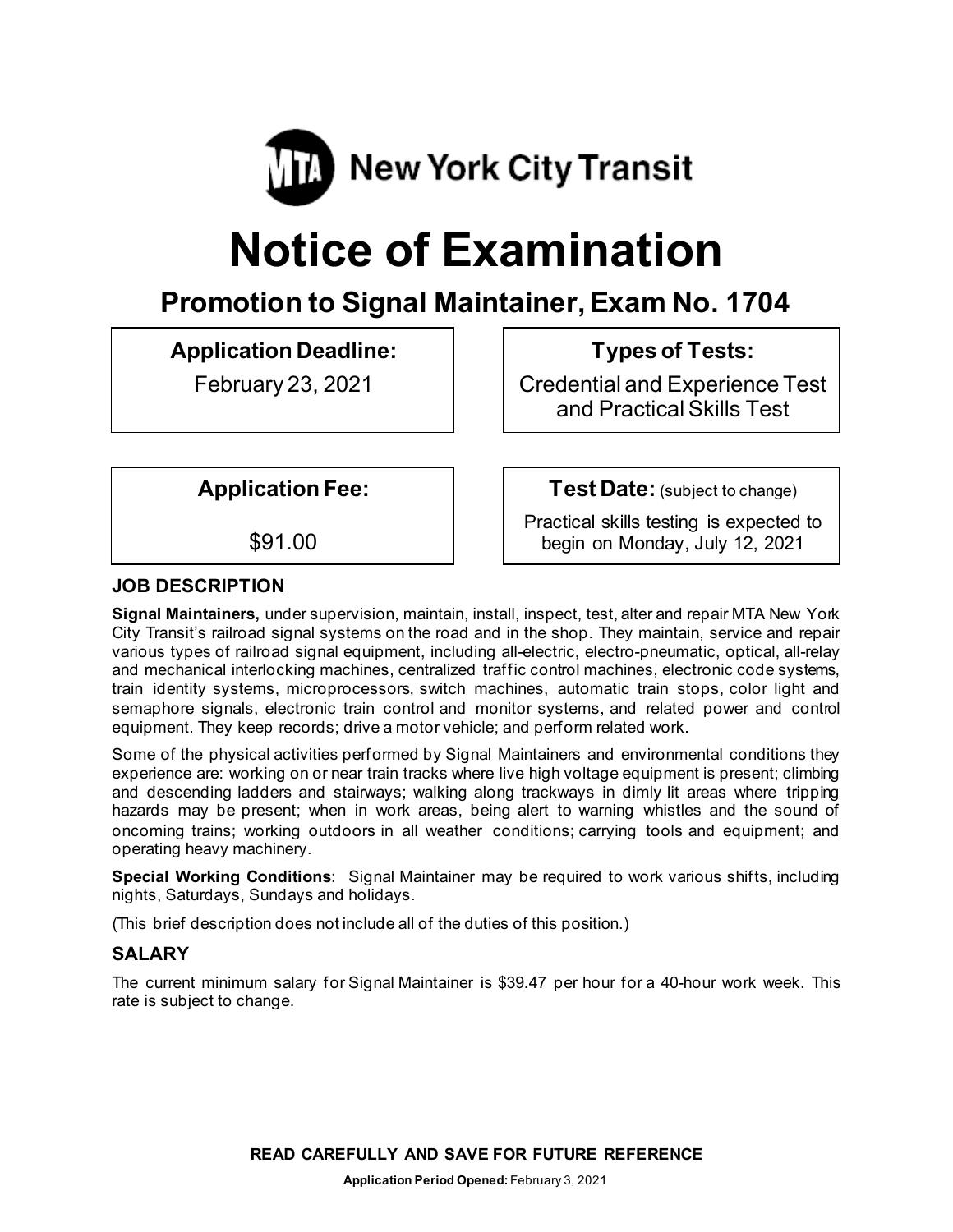# **ELIGIBILITY TO TAKE EXAMINATION**

This examination is open to each employee of MTA New York City Transit who **by the last day of the Application Period:**

- 1. Is permanently (not provisionally) employed in or appears on a Preferred List (see Note, below) for the eligible title of Transit Electrical Helper (working in the Signal Maintenance group of the division of Maintenance of Way) and has been permanently employed in such title for not less than one year; or
- 2. Is or has been employed in the non-competitive title of Transit Electrical Apprentice and has satisfactorily completed the 3-year Transit Electrical Apprentice program in Signal Maintenance and is employed in the Division of Maintenance of Way; and
- 3. Is not otherwise ineligible.

#### **The admission of employees who are employed in the non-competitive title of Transit Electrical Apprentice in the Division of Maintenance of Way is on a collateral basis pursuant to Section 52(14) of the New York Civil Service Law.**

(Note: A "Preferred List" is a civil service list which is only for certain former permanent incumbents of the eligible title who have rehiring rights.)

This examination is also open to employees who were appointed to an eligible title pursuant to New York State Civil Service Law, section 55-a, and who meet all other eligibility requirements.

You are responsible for determining whether you meet the eligibility requirements for this examination prior to submitting the Application. If you do not know if you are eligible, check with your department's **Human Resources representative**. You may be given the practical skills test before we verify your eligibility. If you are marked "Not Eligible," your application fee will **not** be refunded, and you will **not** receive a score.

This examination is **not** open to employees of MaBSTOA or MTA Bus Company, or to employees of MTA agencies other than MTA New York City Transit.

#### **REQUIREMENTS TO BE PROMOTED**

**From the competitive title of Transit Electrical Helper:** At the time of promotion, you must have completed your probationary period in the eligible title of Transit Electrical Helper (working in the Signal Maintenance Group of the Division of Maintenance of Way) and you must be permanently employed in that title or your name must appear on a Preferred List for that eligible title. Additionally, you must have served permanently in the eligible title of Transit Electrical Helper for at least one year. Time served prior to a break in service of more than one year will not be credited.

**From the non-competitive title of Transit Electrical Apprentice:** At the time of promotion, you must be employed or have been employed in the title of Transit Electrical Apprentice in the Division of Maintenance of Way.

**Driver License Requirement:** At the time of promotion, you must have a Motor Vehicle Driver License valid in the State of New York with no disqualifying restrictions that would preclude the performance of the duties of this title. If you have serious moving violations, a license suspension or an accident record you may be disqualified. This license must be maintained for the duration of your employment in the title.

**Medical Requirement:** Medical guidelines have been established for the position of Signal Maintainer. Candidates will be examined to determine whether they can perform the essential functions of the position of Signal Maintainer. Where appropriate, a reasonable accommodation will be provided for a person with a disability to enable him or her to take the examination and/or perform the essential functions of the job.

(Continued)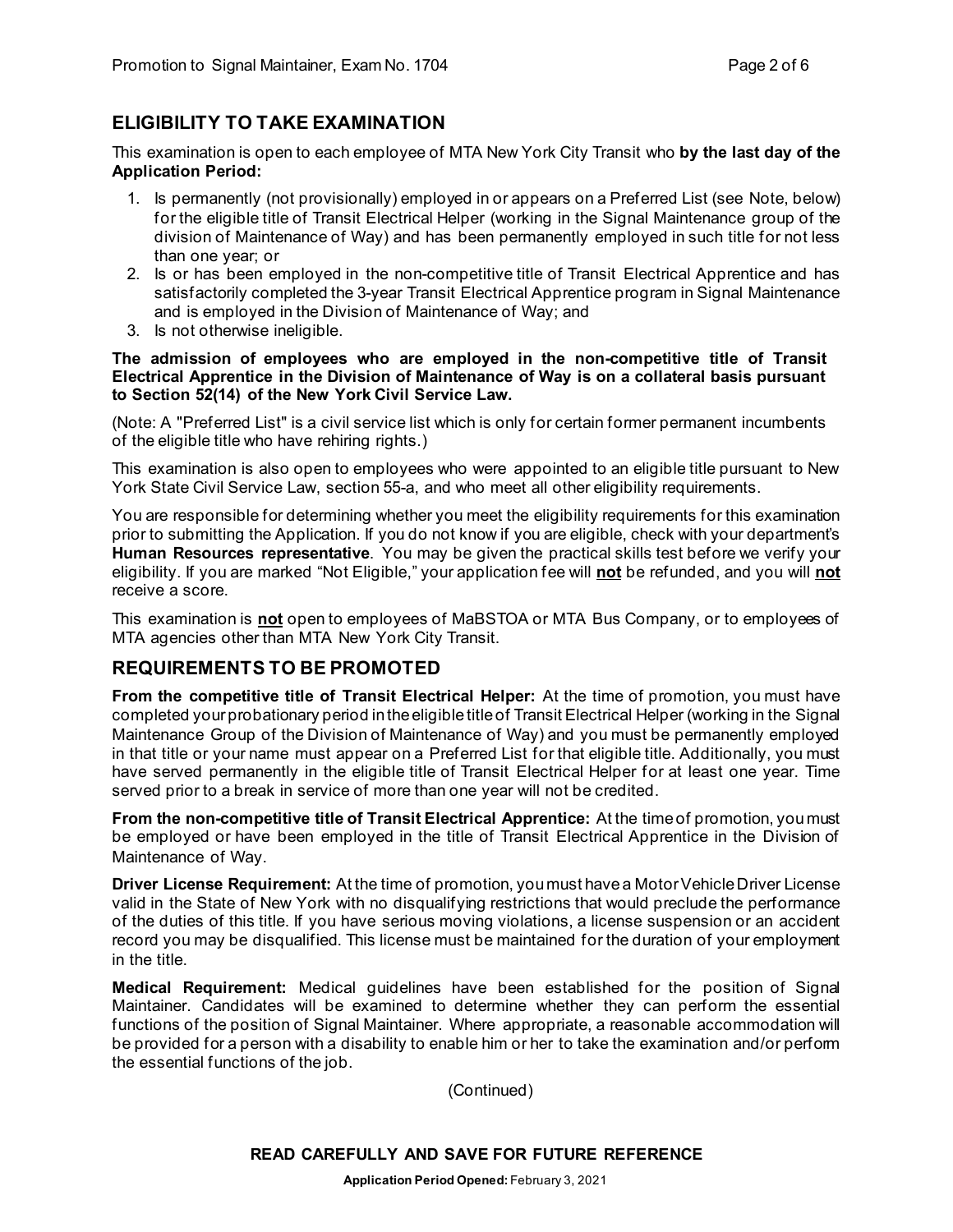#### **REQUIREMENTS TO BE PROMOTED** (Continued)

**Drug Screening Requirement:** You must pass a drug screening in order to be promoted, and if promoted, you will be subject to random drug and alcohol tests for the duration of your employment. Additionally, if you have tested positive on a drug or alcohol test or had a refusal to test during preemployment or while employed by a Federal DOT-regulated employer during the applicable period, you must have completed the Substance Abuse Professional (SAP) evaluation, referral and education/treatment process required by federal law in order to be promoted to this safety-sensitive position.

# **HOW TO SUBMIT AN APPLICATION**

If you believe you meet the requirements in the "Eligibility to Take Examination" section, you may submit an application during the application period. The MTA Exam Information Center, located in the lobby of 180 Livingston Street, Brooklyn, NY 11201, is currently closed. If you believe you have a special circumstance (e.g., a disability, military duty) that prevents you from applying as instructed below, please refer to the Special Circumstances Guide referenced in the "Special Arrangements" section below. Applications will **not** be accepted in person.

#### **Online Applications:**

- 1. If you are an active MTA employee, apply using the "BSC" employee portal at [www.mymta.info](http://www.mymta.info/) by the last day of the application period (non-active MTA employees and applicants requesting a fee waiver must email us by the last day of the application period a[t examsunit@nyct.com](mailto:examsunit@nyct.com) for application instructions). Note: The application system may not function properly with mobile devices or tablets. For best results when applying, please use Internet Explorer, open a new window, and avoid having multiple tabs open in the same window.
- 2. Once you have logged in, click on the My Job Search ribbon and then click on Exams (non-Railroad).
- 3. Follow the steps to submit an application.
- 4. Active MTA employees must pay the application fee via payroll deduction.
- 5. A confirmation number will appear on the same page after submitting your application and authorizing a payroll deduction. You must save this number for future reference.

**IMPORTANT**: Your application submission confirms that you have read this Notice of Examination, including any dates and the requirements.

**Application Fee**: This fee is generally not refundable. Under special circumstances, you may be entitled to a refund. Please refer to the Department of Citywide Administrative Services ("DCAS") General Exam Regulation E.3.4 to determine if you are entitled to a refund. Please visit [http://web.mta.info/nyct/hr/forms\\_instructions.htm](http://web.mta.info/nyct/hr/forms_instructions.htm) to access the DCAS General Exam Regulations online. Application fee refund requests, along with any relevant supporting documentation, should be emailed to [examsmakeups@nyct.com](mailto:examsmakeups@nyct.com) or mailed to the address in the "Correspondence" section below.

# **ADMISSION LETTER**

An Admission Letter will be mailed to you about 10 days before the first date of the practical skills test. If you do not receive an Admission Letter at least 4 days before this date, you **must** email a request for a duplicate Admission Letter to [examsunit@nyct.com.](mailto:examsunit@nyct.com) A paper copy of the Admission Letter is your ticket for admission to the test.

Applicants **must** keep their mailing address **up to date**. Please refer to the "Correspondence" section below for instructions on how to update your address and other contact information.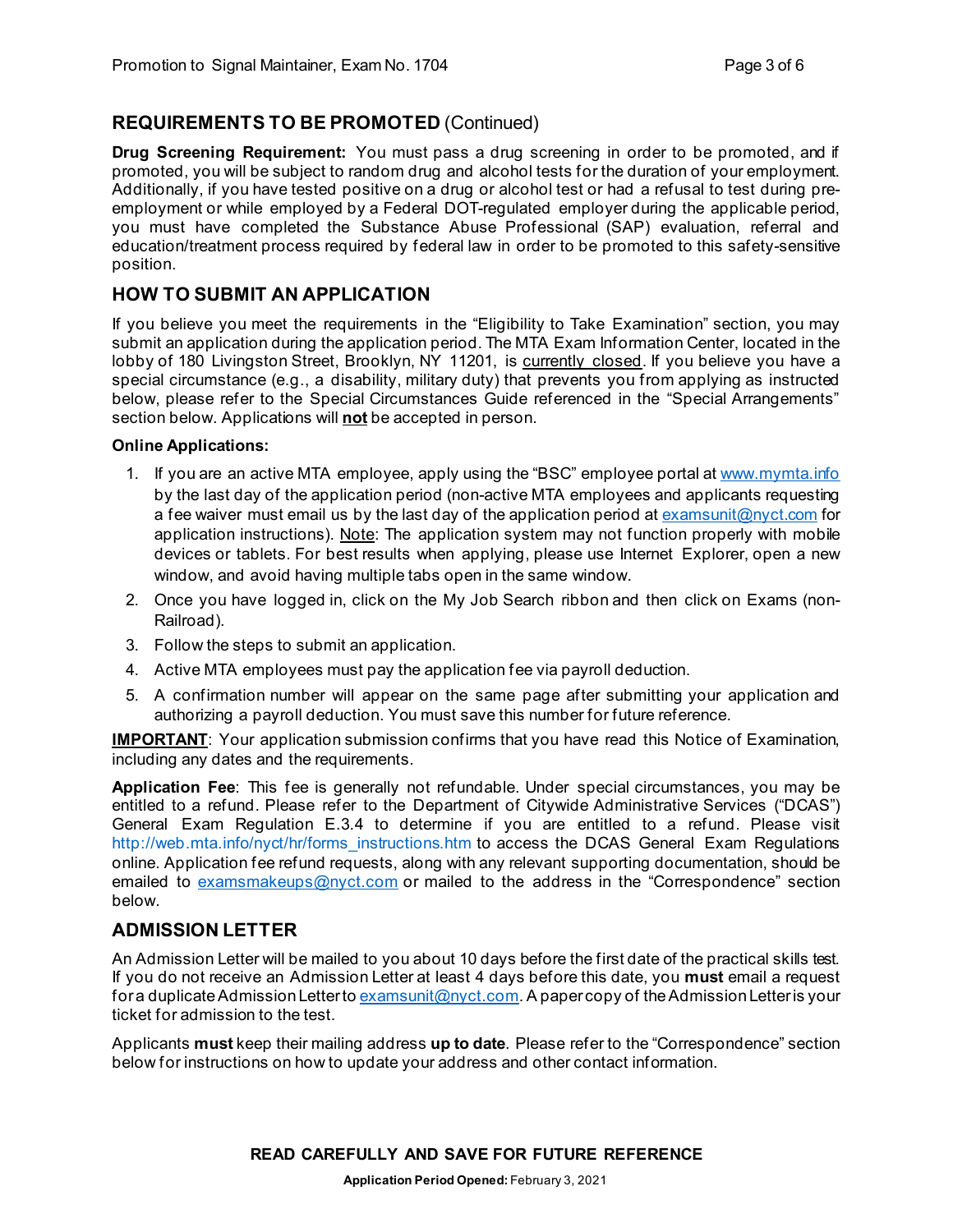# **THE TEST**

You will be given a competitive credential and experience test. Your score on this test will be used to determine your place on an eligible list. You will also be given a qualifying practical skills test. A score of at least 70% is required to pass the competitive credential and experience test and the qualifying practical skills test.

If you achieve a passing score on the credential and experience test, you will be scheduled to take the practical skills test. You will be assigned to a test date and location, and you cannot request that your scheduled test date or location be changed unless you meet the conditions in the "Special Arrangements" section below."

On the credential and experience test, you will receive a score of 70 points for meeting the eligibility requirements listed in the "Eligibility to take Examination" section above. After these requirements are met, you will receive additional credit up to a maximum of 100 points on the following basis:

- Five points for each year of full-time satisfactory experience as a permanent Transit Electrical Helper working in the Signal Maintenance Group in the Division of Maintenance of Way at MTA New York City Transit up to a maximum of 25 points. Your experience will be credited through the last date of the application period.
- Two and one-half points for the possession of a valid MTA New York City Transit Track Flagging Certification.
- Two and one-half points for the possession of a valid MTA New York City Transit Track Safety Certification.

Veterans' or Disabled Veterans' Credit will be granted only to eligible passing candidates who request that they be applied. Veterans' or Disabled Veterans' Credit should be requested at the time of application but **must** be requested before the date the eligible list is established. Claims for Veterans' or Disabled Veterans' Credit cannot be made once the eligible list is established.

The qualifying practical skills test may require you to perform tasks related to the installation, testing, maintenance, and repair of electrical, electronic and electro-mechanical systems, including the selection and use of appropriate tools, materials and measuring devices; related mechanical work; reading and interpreting technical drawings; shop math; safe work practices and procedures; and other related areas

For experience and certifications obtained at MTA New York City Transit, you will be given credit for your experience and certifications based on the information contained in your MTA New York City Transit employee records.

#### **TEST ADMINISTRATION GUIDELINES**

**Warning:** You are not permitted to enter the test site with cellular phones, smart watches, beepers, pagers, cameras, portable media players, or other electronic devices. Calculators are permitted; however, they must be hand-held, battery or solar powered, numeric only. Calculators with functions **other than** addition, subtraction, multiplication and division **are prohibited**. Electronic devices with an alphabetic keyboard or with word processing or data recording capabilities such as planners, organizers, etc. are prohibited. If you use any of these devices in the building at any time before, during or after the test, you may **not** receive your test results, your test score may be nullified, and your application fee will **not** be refunded.

**Social Distancing** and other safety protocols, **including the wearing of masks**, will be required during the administration of the test. Further details will be provided on your admission letter.

(Continued)

**READ CAREFULLY AND SAVE FOR FUTURE REFERENCE**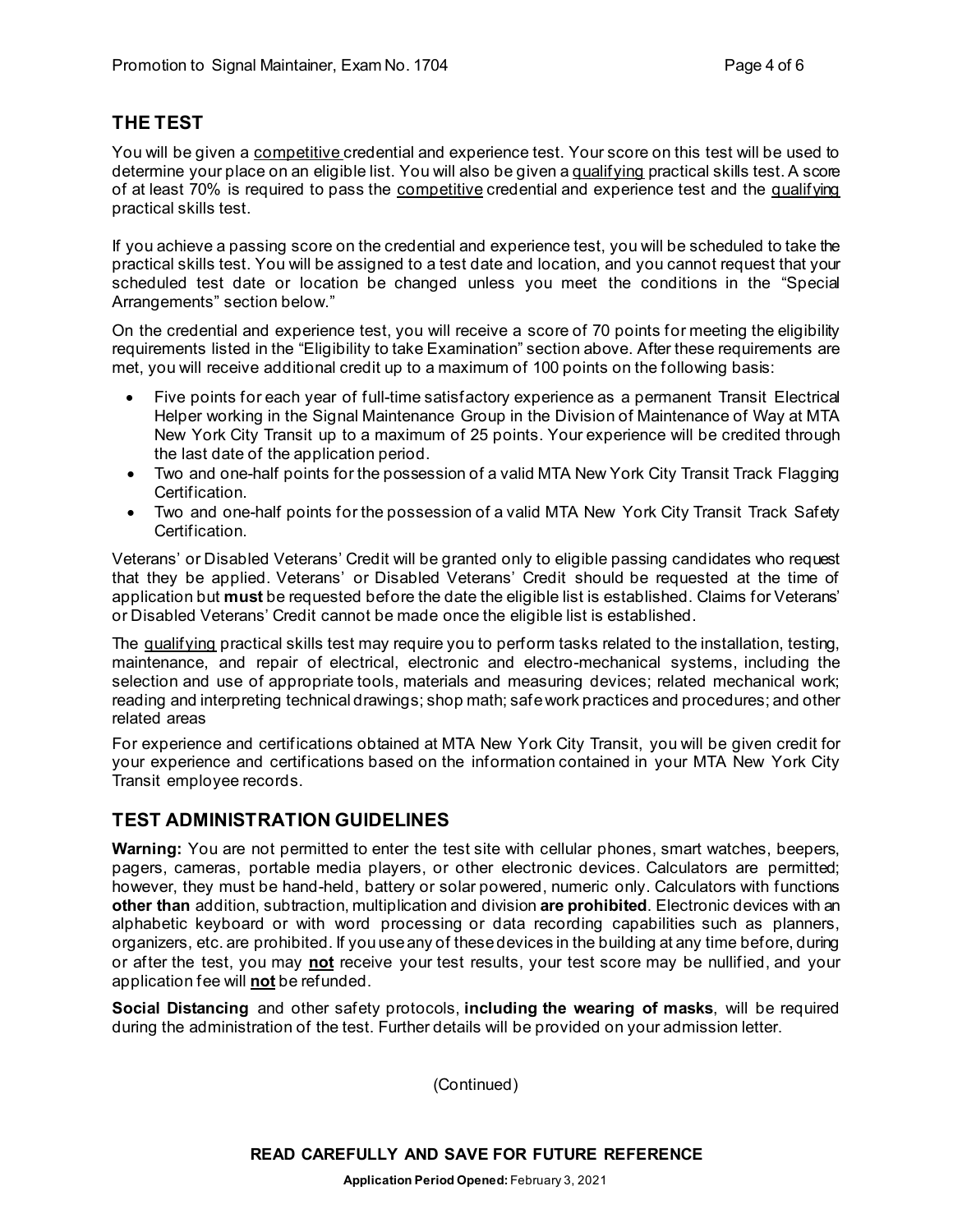# **TEST ADMINISTRATION GUIDELINES (Continued)**

You may not have any other person, including children, present with you while you are being processed for or taking the test and no one may wait for you inside of the test site while you are taking the test.

Leaving: You must leave the test site once you finish the test. If you leave the test site after being fingerprinted but before finishing the test, you will not be permitted to re-enter. If you disregard this instruction and re-enter the test site, you may not receive your test results, your test score may be nullified, and your application fee will not be refunded.

**Proof of Identity:** You must present your MTA New York City Transit employee ID when you arrive to take the test.

#### **THE TEST RESULTS**

If you pass the credential and experience test and the practical skills test and are marked eligible, your name will be placed in final score order on an eligible list and you will be given a list number. You will be notified by mail of your results. If you meet all requirements and conditions, you will be considered for appointment when your name is reached on the eligible list.

#### **ADDITIONAL INFORMATION**

**Training:** You may be required to undergo a formalized training course during your probationary period. Those probationary employees from the permanent title of Transit Electrical Helper, who do not successfully complete this training course, will be returned to their previous title. Those probationary employees from the title of Transit Electrical Apprentice who do not successfully complete this training course may be returned to their permanent title if they have any or may be terminated from the title of Signal Maintainer.

#### **SPECIAL ARRANGEMENTS**

**Late Applications**: Refer to the "Correspondence" section below to contact the Examinations Unit to determine the procedure for submitting a late application. You may be eligible to submit a late application if you are absent from work for at least one-half of the application period and are unable to apply for reasons such as vacation, sick leave or military duty.

**Special Test Accommodations:** If you plan to request an alternate test date due to your religious observance or special testing accommodations due to disability, please follow the instructions included<br>in the Special Circumstances Guide, which is accessible online at in the Special Circumstances Guide, which is accessible online at [http://web.mta.info/nyct/hr/forms\\_instructions.htm](http://web.mta.info/nyct/hr/forms_instructions.htm) and will be attached to this Notice of Examination during the application period. An alternate test date due to religious observance must be requested no later than 15 days prior to the date on which qualifying practical skills testing is expected to begin. Special testing accommodations due to disability must be requested no later than 30 days prior to the date on which qualifying practical skills testing is expected to begin.

**Make-Up Tests:** You may apply for a make-up test if you cannot take the qualifying practical skills test as scheduled for any of the following reasons:

- 1. Compulsory attendance before a public body; or
- 2. On-the-job injury or illness caused by municipal employment where you are an officer or employee of the City; or

(Continued)

**READ CAREFULLY AND SAVE FOR FUTURE REFERENCE**